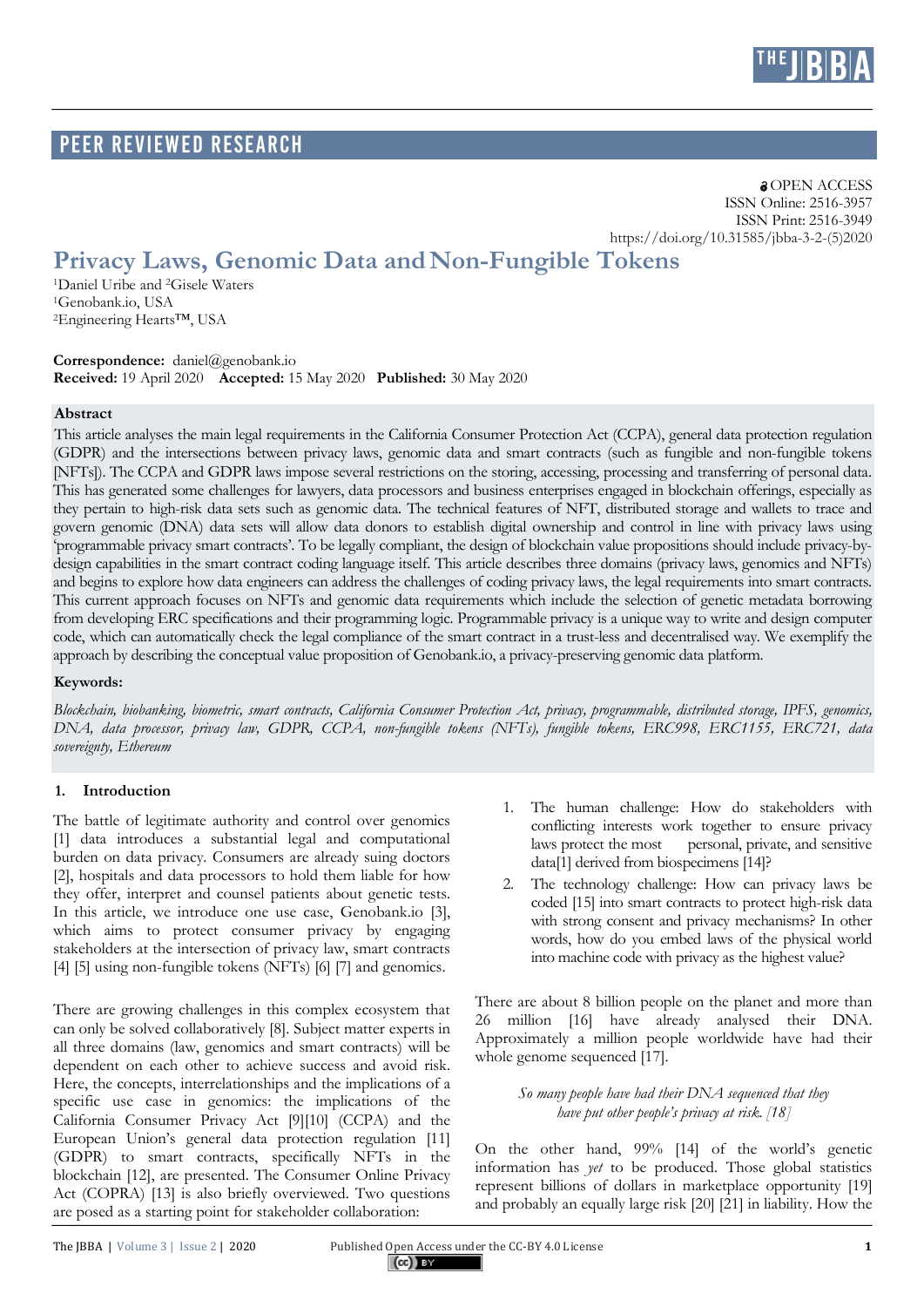

opportunities and risks get defined in the next decade will be led by stakeholders working together across domains in law, genomics and technology.

Inevitable problems will arise if companies do not address the form and function of their technology solutions to face international and local data-privacy laws [22] [23], especially in the field of genomics. To create a fair and more secure marketplace for genetic information, privacy laws can be applied to the use of blockchain with NFTs (a type of smart contract). To help mitigate the gaps and challenges, stakeholders can also work together in transdisciplinary [24] ways that begin to create a common language [25] of understanding across the three domains of privacy laws, genomics and smart contracts. This article is a preliminary effort towards one of the much-needed stakeholder conversations and collaborations. This is a longterm endeavour where lawyers, data processors, genomic researchers and data subjects can define, together, what data practices and governance will be in the future.

At the intersection of the three domains, business enterprise is beginning to address this challenge by engineering various iterations of privacy-by-design offers and more specifically by engineering *privacy by blockchain design* [26] [27]. In the latter, solutions can be GDPR compliant and also include additional legal privacy requirements with strategic smart contract terms and conditions. These new business models are helping to raise data protection levels and aim to give back data ownership to individuals. Specifically, one such enterprise, Genobank.io, has focused on bringing smart contracts such as NFTs that combine unique value-added architectures to the privacy-by-design proposition for genomic data. Details are shared later; first, we introduce the primary concepts of the three domains.

# **2. Three domains: collaboration required**

# **Privacy laws**

The European Union's GDPR went into effect on 25 May 2018 and a similar law in California, the world's fifth largest economy, the CCPA, went into effect on 1 January 2020. The newest privacy legislation from the U.S. Congress is COPRA, a Federal Bill aimed at protecting the privacy of consumers online at the national level. If this Bill crosses the finish line in the future, it would finally strengthen the Federal Trade Commission's ability to enforce digital privacy protections. But other similar Bills introduced in the past have never made it. Regardless, international and local privacy laws are keeping many privacy and security officers awake at night. Those concerns will not be alleviated unless stakeholders work together on how to address the requirements and specifications for policy and practice.

A few legal experts have coined the CCPA law as 'GDPR *Lite*'. But others suggest the CCPA is *not Lite* [28] at all and there is much more to do with the CCPA than previously believed. Some privacy lawyers say that companies who have already addressed the requirements of the GDPR have *a lot more* to prepare in order to address the higher requirements in the CCPA. The CCPA intends to provide California residents with the rights to:

- 1. know what personal data is being collected,
- 2. know whether it is being sold or disclosed and to whom,
- 3. refuse the sale of their personal data,
- 4. access their personal data,
- 5. request a business delete any personal data,
- 6. and not be discriminated against for exercising their privacy rights.

These six essential rights are part of the new CCPA challenges that privacy lawyers, technologists, genomic researchers and data processors are faced with today. The new law also sets penalties of \$2,500–\$7,500 per violation [23] and a private right of action to individuals affected by a breach caused by a lack of reasonable security measures. Due to the provision of statutory damages, the risk of litigation [29] is very significant. Under the CCPA, an entity qualifying as a 'business' must also provide seven protections. For example, business must provide disclosures regarding the sale of personal information collected from or about covered consumers (id.  $\frac{1798.110(a)}{a}$ , an opt-in requirement before selling a minor's personal information (id. § 1798.120(c), the ability for covered consumers to access and/or delete personal information collected from or about them (id.  $\mathcal{N}$ ) 1798.105), and must also implement measures to prevent discrimination against consumers who exercise their rights under the CCPA (id. § 1798.125) among others.

A few of the conditions required by the CCPA suggest a substantially different way of doing business and a higher threshold for data governance than has been required previously. The law also expands upon *what* personal information is and *how* it is used by businesses.

Under the CCPA, personal data (identifiers, geolocation, internet activity, education and employment information among others) also includes biometric information. Biometric information is defined as 'an individual's physiological, biological, or behavioural characteristics, including deoxyribonucleic acid (DNA), that can be used singly or in combination with other identifying data, to establish identify' [9]. Examples such as imagery of the iris, retina, fingerprint, face, hand, palm, voice recordings, keystroke patterns, exercise data, gait patterns and *even sleep* are protected by the law.

Businesses should take heed, if personal or biometric data are gathered by a company, without notice, it is still considered private personal information and subject to legal protection. These new considerations on what kind of data and under what conditions the data are protected under the law sets a higher bar for data governance.

The newest privacy law proposed at the federal level may extend consumer protections even further. It was introduced by Senators Cantwell, Schatz, Klobuchar and Markey on 26 November 2019. COPRA is written to provide consumers with foundational data-privacy rights, creating strong oversight mechanisms and establishing meaningful enforcement of the same. This new legislation, as introduced, suggests that companies must not collect more information than they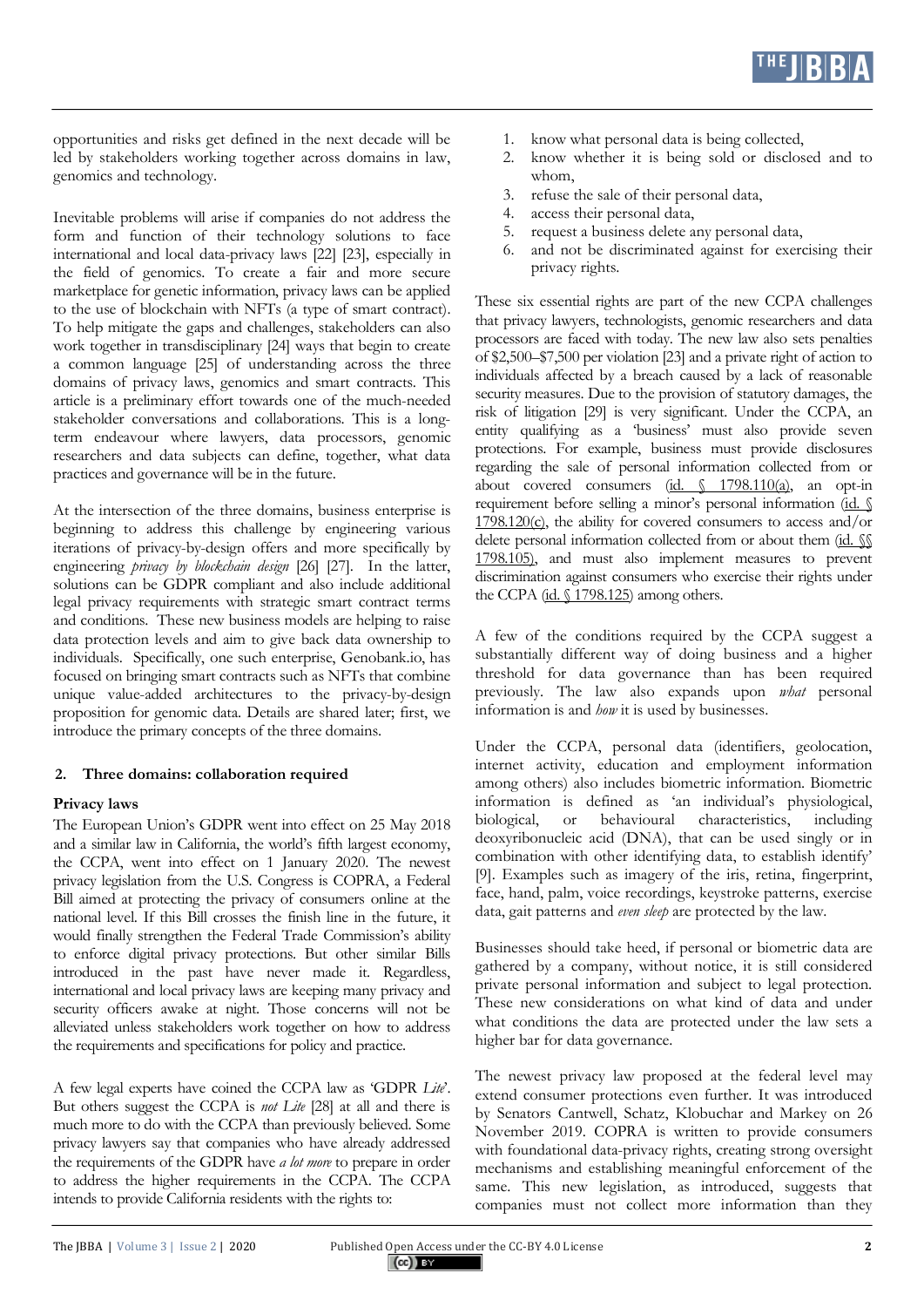'reasonably' need to function. COPRA is tremendously ground-breaking as proposed [30] and could, *if passed*, create the need for substantial liability and risk resource allocation in the future. The basic tenets of this new law include extended data-privacy rights (Title I), augmented oversight and responsibility (Title II) including a section on digital content forgeries and some added legal traction with Title III that adds miscellaneous sections on enforcement, civil penalties, authorisation of appropriations and severability among others.

The following genomic and digital data are considered *biometric information* that is to be protected online by the COPRA:

- (i) fingerprints.
- (ii) voice prints.
- (iii) iris or retina scans.
- (iv) facial scans or templates.
- (v) deoxyribonucleic acid (DNA) information; and
- (vi) gait.

Similar to CCPA, gait is also included; a person's manner of walking is protected biometric information. Excluded are writing samples, written signatures, photographs, voice *recordings* and demographic data. Also excluded are physical characteristics such as height, weight, hair colour and eye colour, provided that such data is *not used* for the purpose of identifying an individual's unique biological, physical or physiological characteristics.

COPRA would go further than past laws, in that it defines the terms 'collect' and 'collection' to mean buying, renting, gathering, obtaining, receiving, accessing or otherwise acquiring covered data *by any means*, including by *passively or actively observing the individual's behaviour*. The CCPA and COPRA are huge shifts in regulation and data governance towards protecting the rights of consumers as opposed to allowing any collection and use of consumer data for a company's own benefits.

# **Implications**

All laws [31] are meant to protect general safety and ensure our rights as citizens against abuses by other people, by organisations, and by the government itself. Laws do this by requiring specific behaviours and prohibiting others. The CCPA as enacted will 'nudge' [32] and require companies to act differently. If enacted, COPRA, as the next-generation regulation, will push the 'nudging' further. As privacy lawyers, data processors, genomic researchers and DNA donors consider a path forward, we suggest stakeholders collaborate on how to manage the opportunities and risks to balance public and private interests. It is inevitable that the implementation of the CCPA (enacted law) will bring about drastic challenges to companies and developers using the blockchain, especially in regard to genomics.

# **Genomics**

Genomics [33] [34] is a domain within genetics that concerns the sequencing and analysis of an organism's genome. It is an is an interdisciplinary field of biology focusing on the structure, function, evolution, mapping and editing of genomes. Experts in genomics seek to complete DNA

sequences beyond just partial analyses in order to perform genetic mapping that can help understand disease. A genome is a complete set of DNAs including all genes in one organism. Due to the highly sensitive nature in the uniqueness of genomic data, privacy requirements are complex transactionladen systems with layers of health information that need both legal and computational privacy protection. Privacy protections are only beginning to gain solid ground in the United States and have yet to be fully realised.

Next-generation sequencing and genome editing have helped to make medicine more precise and efficient, especially regarding disease diagnostics and treatment. But the rapid development can only be realised by the *aggregation and analysis of people's genomic and health data* at scale. Efficient processing of very large-scale genomic data sets creates risk in the marketplace of biometric information. For the most part, DNA donors have been left powerless [35] [36] without any control over their own personal genetic profiles, essentially left without sovereignty. Data sovereignty is the concept that information, which has been converted and stored in binary digital form, is subject to the laws of the country in which it is located. The CCPA, Health Insurance Portability and Accountability Act (HIPAA) [37] and the Genetic Information Non-discrimination Act (GINA) [38] are the first set of laws in the United States that are beginning to provide protection and sovereignty. But the global wars over genetic information [39] [40] have only just begun and case histories, in the United States for example, reflect the struggles that the private and public sectors continue to have with gaps and challenges to the four corners of the law.

With newer and stronger privacy laws, the government is approximating prudence [41] and protection for the general safety and security of its citizens. But technology providers can go further. The lingering gaps in regulation add persuasive motivation to ethical technology leaders to move beyond the minimal requirements of the law towards *ethical best* practices [42] [43]. Working together with regulators on ethical data governance and understanding, they can provide a value proposition that both protects the consumer and provides a marketplace competitive advantage. One does not have to exclude the other. Rapid developments in the aggregation and analysis of people's genomic and health data at scale *can* benefit individuals, the public and the private sectors *simultaneously*.

The new laws imposed and the plethora of lawsuits that businesses are enduring indicate, from the individual's perspective, that the CCPA and the like may not go far enough, yet, to protect an individual's biometric data [39] [44]. From the enterprise perspective, the risk of liability from intended, unintended and even derivative attempts at aggregation of de-identified biometric data to identifiable databases should be at least one reason to borrow from the spirit of the law and its legal premise to create privacy-bydesign solutions with *grit. Using NFTs for genomics data may give*  both the individual and the enterprise a way to work together on balancing disparate, indeed often conflicting interests. The use of NFTs to address this challenge will be explained shortly.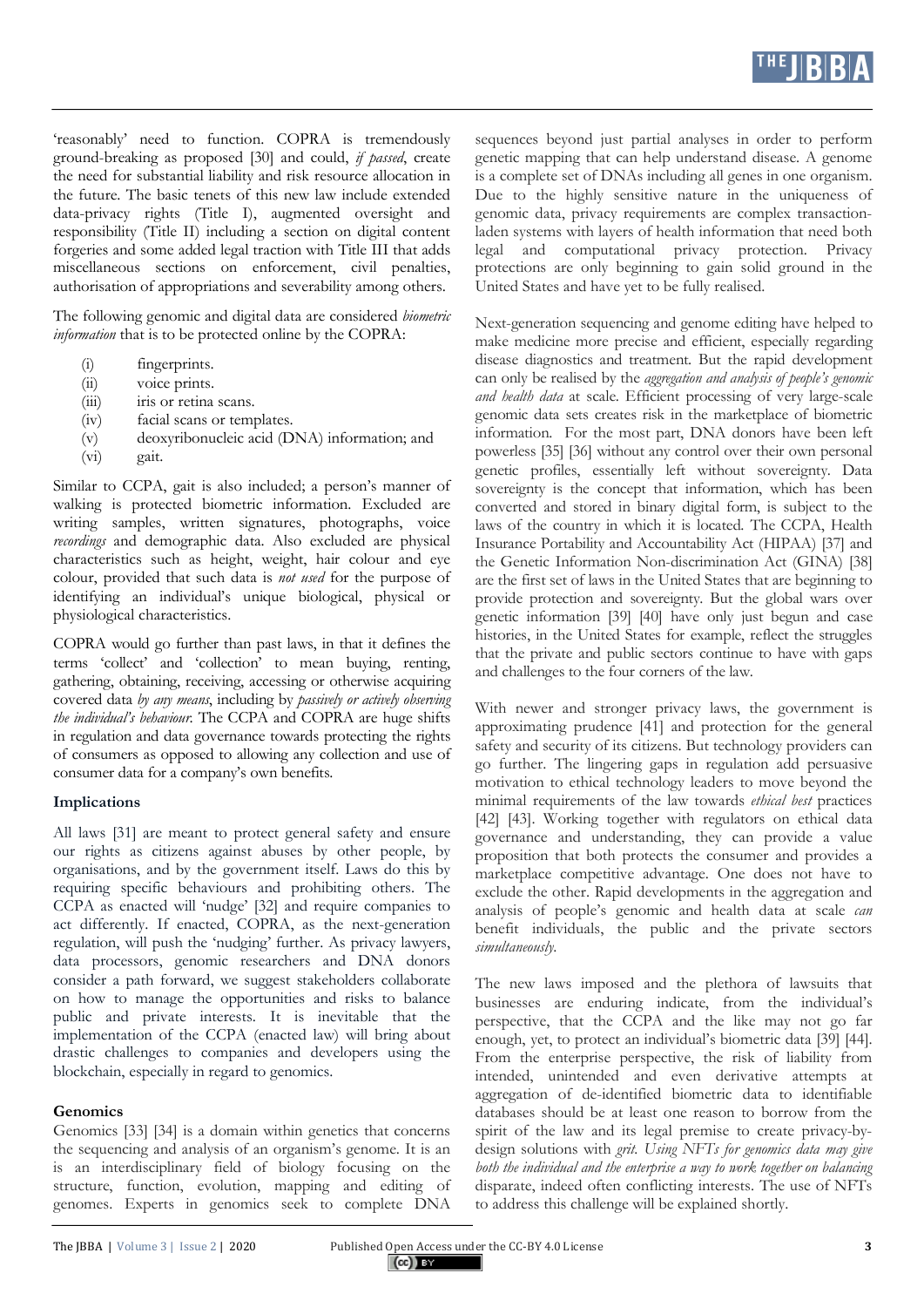# **Blockchain**

A blockchain [45] is a time-stamped series of records (like a record in a spreadsheet but written only once) that is managed by a cluster of computers not owned by any single entity. Blocks of data (i.e. block) are secured and bound to each other like a chain using cryptographic principles such as confidentiality, authentication, integrity and non-repudiation [46]. All data stored on the blockchain have a common history available to all network participants. With this mechanism, the chances of fraudulent activity or duplications is eliminated without the need of third-party intermediaries [47].

Otherwise known as a distributed public ledger [48] [49], a blockchain tracks assets and transaction records so that each data block contains a unique hash 'tag' (digital fingerprint/signature) and time-stamped batches of recent transactions plus a hash of the previous block [50]. Each record with an encrypted digital signature proving its authenticity in the blockchain is tamper proof and cannot be changed. Blockchain and smart contracts can help counter problems such as imbalances in data control, information islands, data tampering, theft, abuse, data leaking, grey data transactions and missing records [50]. As with other technologies, blockchain has augmented [51] its bandwidth and expanded its capacity.

There are four [52] generations of current blockchains across many industries [53] worldwide [54]. The use cases expand daily in healthcare [55] [56]. On top of privacy laws nudging new business behaviour, in the healthcare space, providers are already answering strong calls to give easy access and control of personal healthcare records to the patient. But a review of the usage of blockchain technology in healthcare reveals that a patient's sovereignty, privacy and security [57] is not the most prevalent foci necessarily. The vast majority of blockchain applications in healthcare have been implemented to address interoperability and the substantial siloed data structures among diverse organisations. This is why decentralised, immutable ledgers like the blockchain provide more portable, interoperable mechanisms for the correct processing and secure sharing of data [21] [58] [59].

To share medical data, and more importantly highly sensitive genomic data securely, it is required that parties agree on the structure and semantics of data sharing [50]. Again, the human challenge to using technology optimally is represented here. Taking full advantage of the promise blockchain and smart contracts offer to computational genomics [1] [43] [60] is a fit-for-purpose that should be taken seriously by collaborating at domain intersections. Implementing privacy laws in the genomic data ecosystem is also a socio-technical challenge, not just a technical one. Furthermore, the maturity of the blockchain field is timely now in consideration of the greater need to manage vast quantities and different kinds of data (e.g. biobanking and biometric data) that require inviolable privacy parameters [59] [61]. Although many blockchain applications are still in conceptual stages testing various aspects of the technology, these more complex requirements for security demonstrate a

need for the added transparency, confidentiality and programmable privacy in smart contracts [61] [62].

Self-executing computer protocols such as smart contracts execute agreements based on computer algorithms between two or more parties while creating an indisputable record of transactions associated with granting and revoking access [63] to a data (cryptocurrency) wallet. To ensure control, data transactions are signed by the owner using a private key [1] [64]. Private keys are created when users create an account (crypto data wallet) on any Web3 decentralised platform. A crypto data wallet usually has two main purposes. The first is to be able to easily share your public address through the internet and second to securely store the corresponding private key(s). Private keys can be encrypted or unencrypted as decided by the level of security offered by the blockchain platform.

The main idea behind using a crypto data wallet for genomic data is to introduce a novel alternative for users to regain data sovereignty with the support of privacy laws. Data wallets will enable data subjects to become data custodians while interacting with a genomic data processor (labs or researchers, for example) without losing any control or ownership. Unlike when companies such as 23&Me sell an ancestry and health report to a specific consumer, they claim ownership and establish control over a consumer's genomic data. In contrast, a DNA data wallet allows users to temporarily grant access to a genomic data processor so they can execute an interpretation algorithm or other analyses. These analyses are governed by a smart contract that can be programmed to destroy or delete any digital computer instance that was created during the data processing for privacy purposes.

In other words, all instances of virtual machining can be deleted or destroyed by the terms and conditions of the smart contracts selected. This would be an equivalent to self-serving a consumer's right to be forgotten as a data subject/owner in GDPR and CCPA terms, respectively. There is no need for the data owner to keep a copy of the analytics or algorithms used for a report and there is no need for 23&Me to keep a copy of the data owner's DNA. Both parties are satisfied and protected. There is no justification or reason for the data owner to keep any IP from the data processor and no justification for the processor to keep a copy of the data owner's DNA. Then by integrating the terms and conditions of privacy laws into smart contracts with the specifications of NFTs, we suggest this combination of programmable privacy could be a novel and valuable form of next-generation privacypreserving [65] technology.

This could dramatically change the status quo of data custodianship. Currently, the reality is data owners give away their rights, their custody and ownership to their DNA data or sell it for cents on the dollar [66] [67]. We argue crypto data wallets in combination with smart contracts, using NFTs, can disrupt the status quo of data ownership and governance.

All together, these mechanisms can facilitate a CCPA and GDPR compliant data management system by encoding in the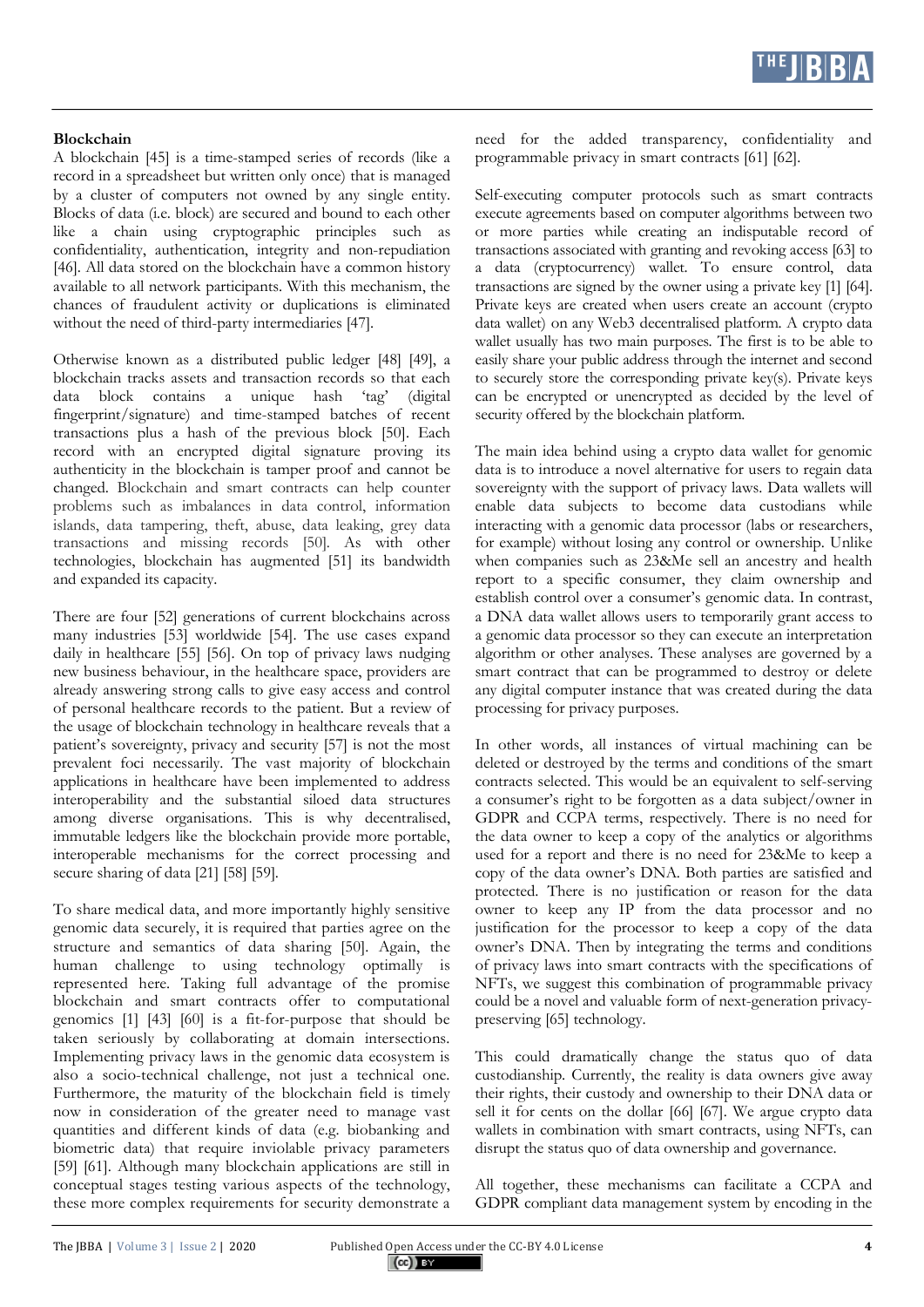smart contract a set of rules that ensure privacy for consumersensitive data. In essence, smart contracts provide better security performance than traditional contract law because they are encoded and written in such a way that they guarantee the execution of explicitly specified conditions [5] [44].

#### **Risks**

With broad opportunities come many risks. Inherent in any technology innovation is the absence of time and conditions that help stress test the boundaries of any new applications. Here, two primary risks with these smart contracts will be addressed in the limited time and space allowed. One is the potential that private keys are lost or mishandled. The second is the security and privacy risks when the data is at rest or in transit.

According to Chainalysis, 19% of cryptocurrency holders lost digital assets due to mismanaged digital wallets and keys [68]. But the market has already responded by offering new private key recovery solutions, both for custodial and non-custodial authorisations. One such service is the Squarelink platform. For now, it is the only *pure* non-custodial private key recovery platform. Others rely on custodial key-management services like Amazon Cognito, for example [69]. Another mitigation scheme for lost keys and wallet access is known as secure attribute-based signatures that support multiple authorities for expanded authorised access [70]. Attribute-based signatures are also being explored and tested still. As to how to address the issue of risk when data is at rest or in transit, the maintenance of encryption, authorisation and authentication during both data states are absolutely crucial and possible with proxy re-encryption (PRE) schemes [71]. Data transit can also be limited through distributed storage governance. As explained earlier in the 23&Me example, software analysis can be 'brought to the data' rather than software or algorithms processing data from a corporate owned machine [72].

One configuration of data storage, for example, is private IPFS nodes hosting DNA data for a single owner [56]. IPFS is the new alternative to corporate controlled data storage. In other words, IPFS is controlled by a community of developers similar to Bitcoin where the data repositories are only owned by the creators of content that also hold the private keys. Data owners can allow trusted third-party validators and other authorised custodians [60] [61]. Using PRE layers such as Nucypher, consumers can securely share encrypted data without sharing their private key [73]. PRE serves as a means for delegating decryption rights, opening up applications that require delegated access to encrypted data (whether genomic or otherwise) [71].

By augmenting who gets access in these kinds of configurations, authorised custodians may be optionally established over time without compromising either the security or the integrity of the data and the data owner. Essentially PRE helps data owners share a secret with minimal risks to the secret or secret keeper [74]. Risks are thereby minimised more adequately within these frameworks as opposed to what is in existence in legacy healthcare and genomic data silos. The data owner can

essentially rent out their data never losing control over it. Next, we explain how NFTs, specifically on top of these crypto privacy-preserving [65] offerings, create additional value for highly sensitive and scarce data like genomic data in the context of adhering to privacy laws.

#### **Non-fungible tokens (smart contracts)**

Gamers were first attracted to NFTs because they could represent the collectible creatures called CryptoKitties [75]. NFTs are now used by crypto artists, blockchain games and countless other users to ensure digital scarcity and ownership. NFTs are tokens *minted* on blockchains that are irreplaceable and individually unique [76] [77]. In contrast, fungible tokens refer to something that can easily be replaced by something identical and is interchangeable. A dollar bill is an example of a fungible item. If you were to lend a dollar, it wouldn't matter what dollar nor what fungible token representing it was returned. Non-fungible means that no other asset or representative token is exactly like it. This is both relevant and similar to the representation, form and function of genomic data. The NFT design is especially advantageous for managing the rights and ownership of highly scarce and unique assets, both on and off the blockchain.

In this same way, we believe using NFTs will assist in making genomics data portable beyond the specified solution across multiple environments, while still allowing for strong governance and control by the genomic data owner or authorised custodian. Thus, we identify the use of NFTs to represent individual user genomes. Unlike traditional cryptocurrency or ledger-based tokens, NFTs are not interchangeable – carrying their own information or other attributes that make them irreplaceable. NFTs on the Ethereum Blockchain are governed by two specifications known as ERC-721 and ERC-1155 [7] [78]. Additional Ethereum Request for Comments (ERCs) show developmental growth that may represent more robust specifications in genomics data use cases. See Table 1.

| Table 1                                                                                                          |                    |               |                |               |                           |
|------------------------------------------------------------------------------------------------------------------|--------------------|---------------|----------------|---------------|---------------------------|
| Privacy law, genomic data, NFT/ERC developmental stages                                                          |                    |               |                |               |                           |
|                                                                                                                  | <b>ERC721</b>      | <b>ERC998</b> | <b>ERC1155</b> | <b>ERC994</b> | <b>ERCXXXX</b><br>(IDEAL) |
| Locked ownership<br>(ownership loss<br>prevented)                                                                | Yes                | Yes           | Yes            | Yes           | Yes                       |
| Non-fungible token<br>collective ownership<br>(parent, child, family<br>tokens possible)                         | $\rm No$           | Yes           | Yes            | $\rm No$      | Yes                       |
| Semi-fungible<br>(Can hold both non-<br>fungible and fungible<br>tokens)                                         | No                 | No            | Yes            | No            | Yes                       |
| Delegated to<br>authorised custodians<br>(suitable for "rent")                                                   | No                 | No            | Yes            | Yes           | Yes                       |
| Metadata included for<br>location of cytogenic<br>data (e.g.<br>(whole genome,<br>chromosome, genes,<br>$SNPs$ ) | $\overline{N_{0}}$ | No            | $\overline{N}$ | No            | Yes                       |
| Data maintenance<br>and programmable<br>privacy code schemas<br>(GDPR, CCPA,<br>COPRA, etc.)                     | $\rm No$           | No            | No             | $\rm No$      | Yes                       |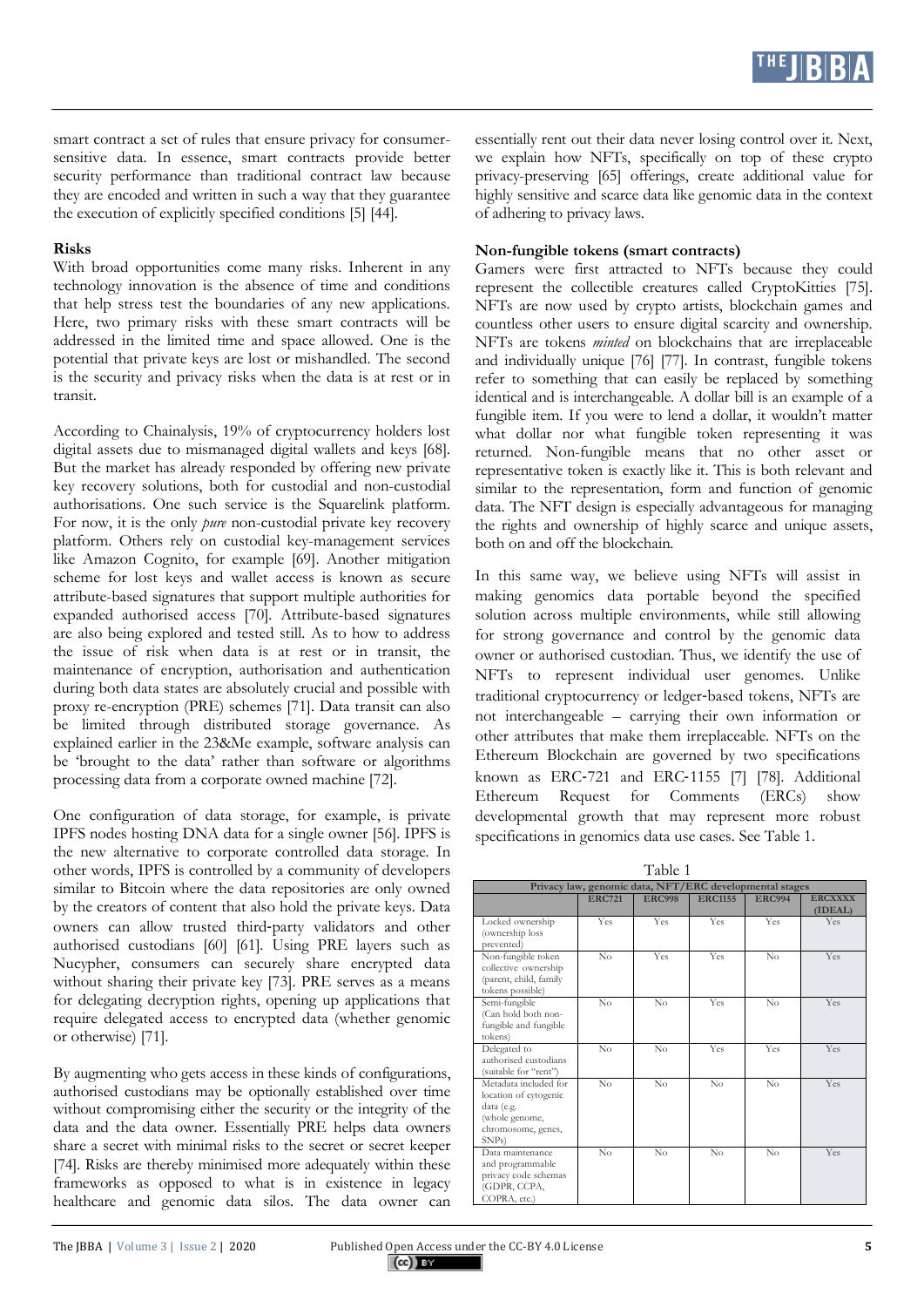ERC-721 defines a minimum interface written in Solidity [79] that allows unique tokens to be managed, owned and traded [78]. It does not mandate a standard for token metadata or restrict adding supplemental functions for genomics payloads. In the proposed solution, ERC-721 are used to store references to genomic material and searchable metadata attributes. Whereas ERC-721 mandates a unique token contract for each token created, ERC-1155 may be more efficient to create and bundle token transactions. ERC-1155 can be used to meter requests for genomic data and ensure that no user has more than their share of resources commuted to perform work in the data processors environment.

ERC-1155 provides additional flexibility over ERC-721 by creating flexible, re-configurable or exhaustible tokens. Alternatively, the ERC-998 extension to ERC-721 is still in draft but offers the idea of NFT collections such as parent, child and family DNA collections. The ERC-998 and future ERCs are developmentally better iterations on past ERCs with other limitations such as inefficient transfer capability, array length and inability to get token IDs [79]. But as illustrated in Table 1, in ERCXXX, Genobank is targeting the development of a future more robust solution specification to the challenges at the intersection of privacy laws, genomics and smart contracts.

# **Use case**

Genobank is the first privacy-preserving personal DNA Kit (patented) that guarantees consumers' complete ownership and control over their DNA. It was founded so that patients can benefit from finding DNA-based clinical trials without risking their identities or control over their data. Genobank.io is built on an Oasis Lab decentralised cloud infrastructure [80] that allows developers to create Web 3.0 applications where users can own and control their genomic data in a peer-to-peer transaction mode. This offers a highperforming (1000s of transactions per second) confidential and privacy-preserving NFT [6] execution. Its purposeful design supports rigorous analysis using various security properties [63] [81]. The DNA crypto wallet allows users to purchase biospecimen extraction kits. Biospecimens include biomaterial such as saliva that render DNA and RNA genomic information. After the biospecimen is collected for the specific extraction kit, the user can choose to send the kit to their preferred CLIA Certified Laboratories Sequencing Service [82] for analyses. The biospecimen itself will remain at the CLIA Lab, but the digital data, analyses and any 'reporting' will be stored in a data wallet repository. The wallet repository is the 'place' where genetic data is 'banked'. The Genobank approach is still developing and refining itself as a value proposition. But unlike many existing options (e.g. LunaDNA, Nebula Genomics, EncrypGen [62] [66]), Genobank offers the DNA donor and data processor a secure platform where they can both ethically and efficiently process genetic data without DNA owners losing custody or control over their DNA.

# **3. Discussion**

Over the last 10 years, laws, medicine and technology together with policy makers and regulators (including the United States Food and Drug Administration, FDA) have struggled to establish timely regulation [44] [60] and oversight over the direct to consumer genetic testing (DTC-GT) health market.

The DTC-GT market has pushed the boundaries of how society and the law will manage the value of privacy over profit and what that will look like in data governance practices. To date, companies such as 23andMe and Ancestry, among others [83], have shown an inexhaustible ability and willingness to exchange consumer information (e.g. statistics about raw genetic health risk and ancestry/genealogical data, and genetic data) with third parties [84] [35]. But now, even their third-party collaborators are at risk for liability issues because privacy laws like the CCPA are requiring different business behaviour than in the past.

Sharing, selling and reselling DNA data is not unique to companies like 23andMe, Ancestry and GSK [35]. History and the law provide an endless record of people and entities that find highly sensitive information like health and genetics data valuable [8] [83] [85]. Analysing millions of people's genetics alongside their health issues gives big pharma and data processors immense power and innumerable clues on the interplay between genetics and the conditions leading to untold future profits. Ensuring both the ethical and legal underpinnings of this marketplace may not be the norm now, but it could be in the future.

Platforms such as Genobank.io can help re-balance the power [86] between stakeholders where privacy laws are trying to redress negative outcomes on the public with NFTs and programmable privacy.

# **4. Conclusion**

At the intersection of privacy law, genomics and smart contracts, stakeholders can either help drive or hinder progress to address the balance between public and private interests more fairly. Stricter privacy laws are not the only changes coming. Professional engineering and computer software standards are also changing the design and development landscape for technological innovations.

Various professional standards such as the IEEE P7000 series [42] and the new IEEE P2089 [87] standard for age appropriate digital services for children and P2418.6 [43] – the standard for the framework of distributed ledger technology (DLT) use in healthcare – are all being developed to help address obstacles, gaps and challenges in the digital data marketplace.

In the future, these professional standards exploring the ethical considerations of software engineering could be used in the courts, in conjunction with privacy law to protect consumers and data owners. Standards often add teeth [88] to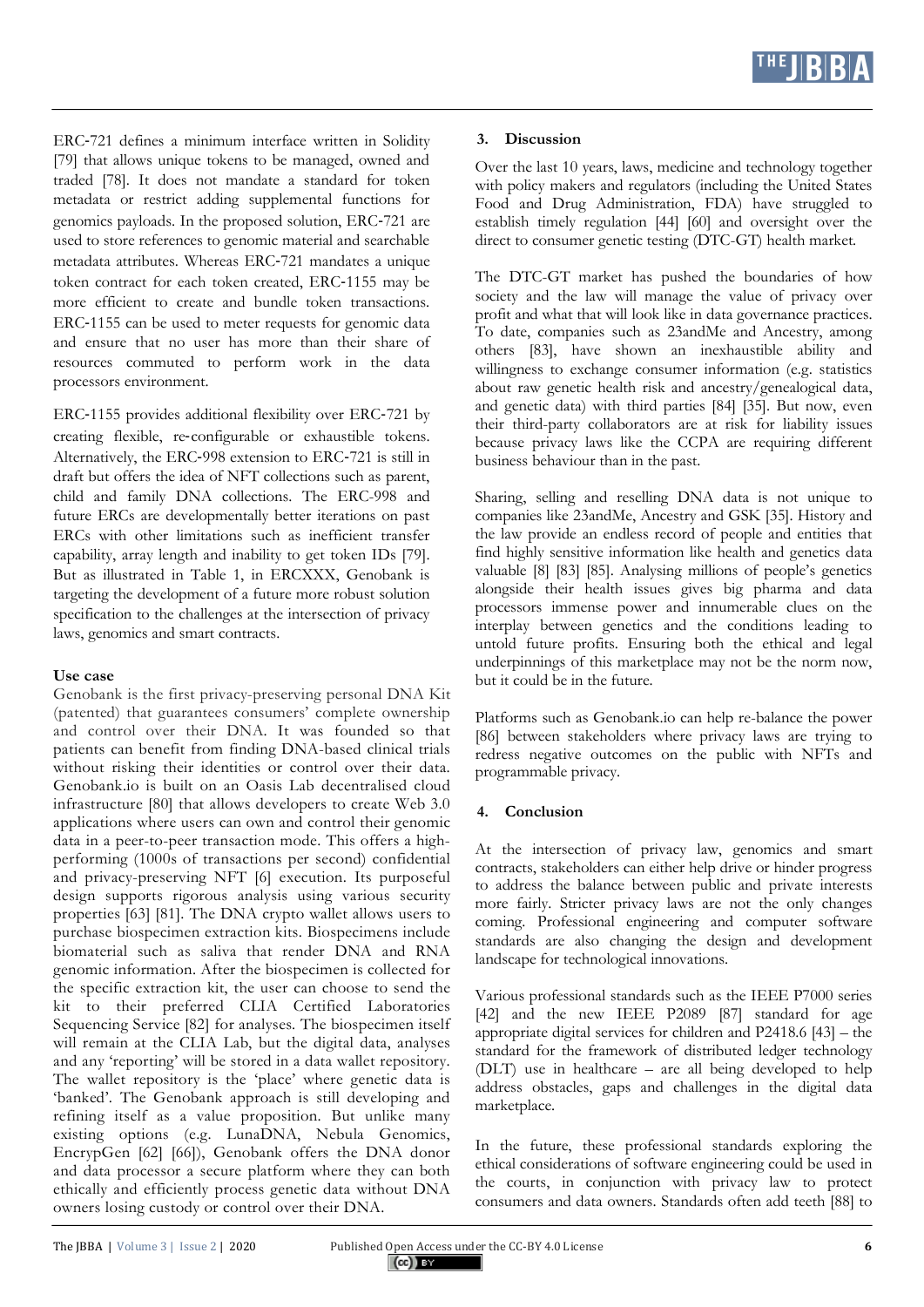professional practices that add illustrative strength to law. These particular standards aim to integrate ethical guides that are meant to protect consumers from the *wild West* [89] markets of the past. In sum, the public can look forward to future benefits in regulation and standards that will challenge decades of laissez faire interests in the private sector.

The blockchain and smart contracts can be the language that frames new relationships between law, genomic data and technology. We ask you to collaborate with us and work together to address both the human and the technological challenges in this complex DNA data marketplace. Together, we can develop a better future between stakeholders to reduce litigation risk while making genomic data analysis safer and more private. Blockchain companies with ethical [67] [90] [91] foundations, like Genobank.io, will be setting themselves apart from others in the market. By offering programmable privacy with NFTs derived from privacy laws' terms and conditions [92], Genobank.io and stakeholders can help provide at least one novel approach to adding transparency and data owner sovereignty to the genomic data marketplace.

**Competing interests:**

*Daniel Uribe is CEO of the company Genobank.io, used as the case study in this paper.* 

**\_\_\_\_\_\_\_\_\_\_\_\_\_\_\_\_\_\_\_\_\_\_\_\_\_\_\_\_\_\_\_\_\_\_\_\_\_\_\_\_\_\_\_\_\_\_\_\_\_\_\_\_\_\_\_\_**

**Ethical approval:** *Not applicable.*

**Author's contribution:** *Daniel Uribe is the main author.*

**Funding:** *None declared.*

#### **Acknowledgements:**

*This paper was first presented at the 2nd Blockchain International Scientific Conference: ISC2020 at Edinburgh Napier University, Scotland (March 11, 2020). We would like to thank the session chairs and participants for their comments which significantly refined the conceptual landscape. We would also like to acknowledge, in no specific order, the help and guidance shared by the following individuals: Vitalik Buterin; Dulce Villarreal; Dr Naseem Naqvi FRCP, FHEA, MAcadMeded, MSc, FBBA; Dr Mureed Hussain MD, MSc, FBBA; Prof Bill Buchanan OBE, PhD, FBCS; Martin Docherty-Hughes; Dr Sean Manion, PhD; Prof Dr Marc Pilkington PhD; Prof. Daniel Catchpoole, PhD; Prof. Paul Kennedy, PhD; Gustavo Grillasca; Marco Montes; Everardo Barojas; Dr. Luis Garcia Puig; Angelica Estrada; Prof. Dawn Song, PhD and Vishwanath Raman, PhD. Finally, we thank the reviewers for their constructive feedback.*

**\_\_\_\_\_\_\_\_\_\_\_\_\_\_\_\_\_\_\_\_\_\_\_\_\_\_\_\_\_\_\_\_\_\_\_\_\_\_\_\_\_\_\_\_\_\_\_\_\_\_\_\_\_\_\_\_**

#### **References:**

- [1] H. I. Ozercan, A. M. Ileri, E. Ayday, and C. Alkan, "Realizing the potential of blockchain technologies in genomics," *Genome Research*, vol. 28, no. 9. Cold Spring Harbor Laboratory Press, pp. 1255–1263, 01-Sep-2018.
- [2] L. Goldman and J. Lewis, "See you in court," *Occupational Health*, 2001. [Online]. Available: https://www. genomeweb.com/scan/see-you-court#.Xh4wLUdKiUk. [Accessed: 14-Jan-2020].
- [3] "GenoBank Power of DNA." [Online]. Available: https://genobank.io/#product. [Accessed: 14-Jan-2020].
- [4] M. Corrales, P. Jurˇ, and G. Kousiouris, *Legal Tech, Smart Contracts and Blockchain*. 2019.
- [5] M. Corrales, P. Jurčys, and G. Kousiouris, "Smart
- [6] C. Blenkinsop, "Non-Fungible Tokens, Explained | Cointelegraph," 2018. [Online]. Available: https:// cointelegraph.com/explained/non-fungible-tokensexplained. [Accessed: 14-Jan-2020].
- [7] T. Savel, K. Kuzmeskas, C. McFarlane, and M. Ulieru, "Tokens & The Internet of Value: Blending Game Theory, Computer Science, Psychology, and Economics," *Blockchain in Healthcare Today*, 2018. [Online]. Available: https://blockchainhealthcaretoday.com/index. php/journal/article/view/93. [Accessed: 14-Jan-2020].
- [8] University of Minnesota, "Lawseq |Genomics Law." [Online]. Available: https://lawseq.umn.edu/. [Accessed: 14-Jan-2020].
- [9] E. Chau, "Bill Text AB-375 Privacy: personal information: businesses. CCPA," *California Legislative Information*, 2018. [Online]. Available: https://leginfo. legislature.ca.gov/faces/billTextClient.xhtml?bill\_id=201 720180AB375. [Accessed: 14-Jan-2020].
- [10] D. Roland-Holst *et al.*, *Standardized Regulatory Impact Assessment: California Consumer Privacy Act of 2018 Regulations State of California Department of Justice Office of the Attorney General California Department of Justice Prepared for: Attorney General's Office Contents*. .
- [11] European Parliament and Council of the European Union, *Regulation 5419/16 GDPR*, vol. 2016, no. April. 2016, p. 261.
- [12] C. Agbo, Q. Mahmoud, and J. Eklund, "Blockchain Technology in Healthcare: A Systematic Review," *Healthcare*, vol. 7, no. 2, p. 56, Apr. 2019.
- [13] E. Cantwell, Maria; Klobuchar, A; Markey, "16TH CONGRESS 1ST SESSION Consumer Online Privacy Act COPRA," *Congress.gov*, 2020. [Online]. Available: https://www.cantwell.senate.gov/imo/media/doc/COP RA Bill Text.pdf. [Accessed: 14-Jan-2020].
- [14] D. Uribe, "International Workshop Data Protection in Real-Time: Transforming Privacy Law into Real Practice," in *Distributive Biobanking Models: Why Biospecimens Need*, 2019.
- [15] Princeton University, "Machine-Language Programming," *Computer Science: An Interdisciplinary Approach*. [Online]. Available: https://introcs.cs.princeton.edu/java/ 63programming/. [Accessed: 14-Jan-2020].
- [16] A. Regalado, "More than 26 million people have taken an at-home ancestry test - MIT Technology Review," *MIT Technology Review*, 2019. [Online]. Available: https:// www.technologyreview.com/s/612880/more-than-26 million-people-have-taken-an-at-home-ancestry-test/. [Accessed: 14-Jan-2020].
- [17] Y. Liu, "Progress review: genome sequencing June 2019 - LessWrong 2.0," *Lesswrong.com*, 2019. [Online]. Available: https://www.lesswrong.com/posts/geE9t 5Dm9iq6Y7nQ4/progress-review-genome-sequencing-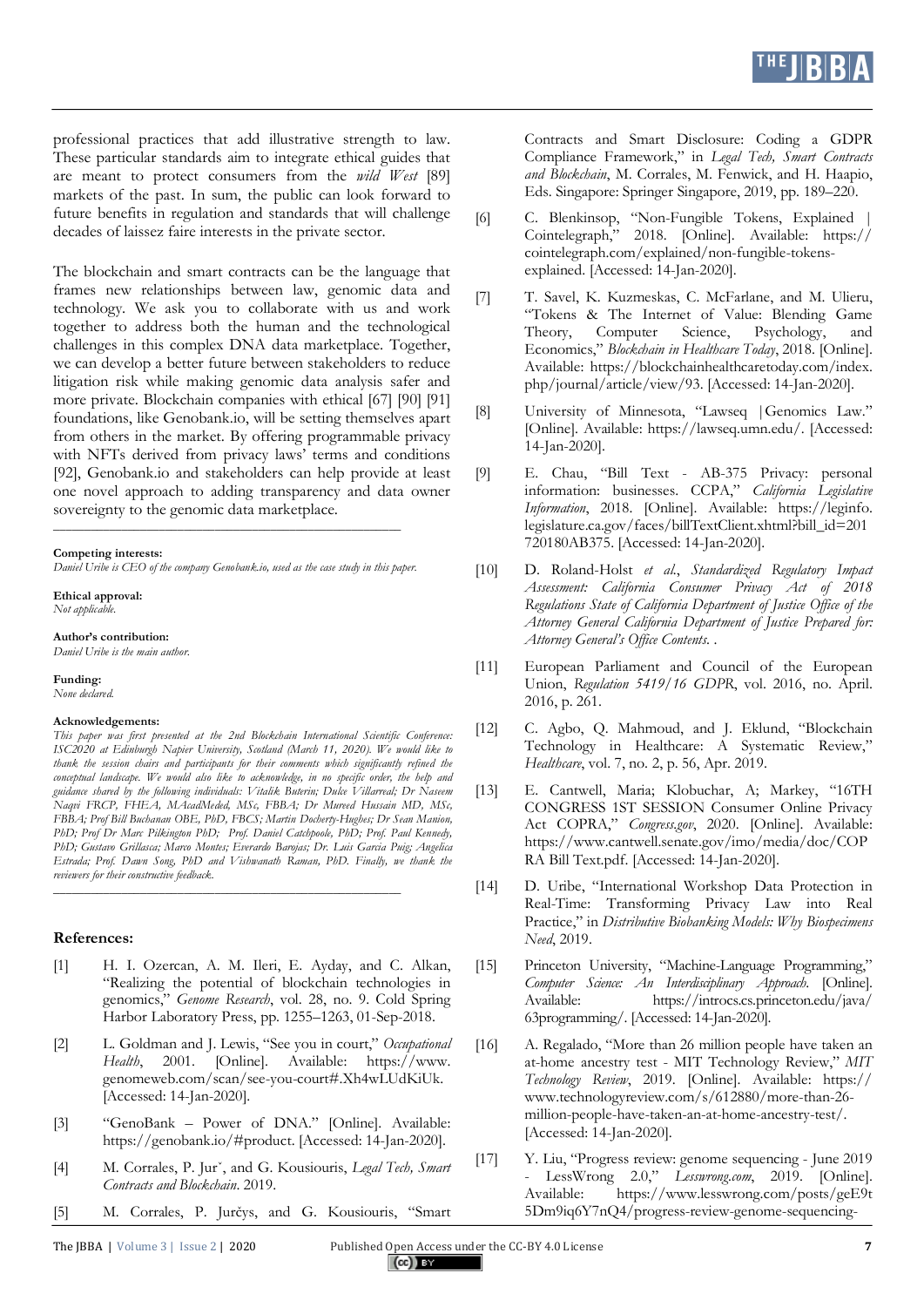june-2019. [Accessed: 14-Jan-2020].

- [18] D. Netburn, "So many people have had their DNA sequenced that they've put other people's privacy in ieopardy," Phys.org, 2018. [Online]. Available: jeopardy," *Phys.org*, 2018. [Online]. Available: https://phys.org/news/2018-10-people-dna-sequencedtheyve-privacy.html. [Accessed: 14-Jan-2020].
- [19] "Global Blockchain in Genomics Market: Focus on Business Models, Services, Applications, End Users, 11 Countries Data, and Competitive Landscape - Analysis and Forecast, 2019-2029."
- [20] Y. Erlich, T. Shor, I. Pe'er, and S. Carmi, "Identity inference of genomic data using long-range familial searches," *Science*, vol. 362, no. 6415, pp. 690–694, Nov. 2018.
- [21] P. Zhang, J. White, D. C. Schmidt, G. Lenz, and S. T. Rosenbloom, "FHIRChain: Applying Blockchain to Securely and Scalably Share Clinical Data," *Comput. Struct. Biotechnol. J.*, vol. 16, pp. 267–278, Jan. 2018.
- [22] Future of Privacy Forum, "Comparing privacy laws: GDPR vs CCPA."
- [23] "What Businesses Need to Know About the California Consumer Privacy Act," *American Bar Association*, 2019. [Online]. Available: https://www.americanbar.org/ groups/business\_law/publications/blt/2019/10/caconsumer-privacy/. [Accessed: 14-Jan-2020].
- [24] C.-H. Chen, I. O. S. Press, A. Trappey, M. Peruzzini, J. Stjepandić, and N. Wognum, "Transdisciplinary Engineering: A Paradigm Shift: Proceedings of the 24th ISPE Inc. International Conference on Transdisciplinary Engineering, July 10-14, 2017," 2017. [Online]. Available: http://search.ebscohost.com/login.aspx?direct=true&db =nlebk&AN=1640417&lang=es&site=ehostlive&scope=site. [Accessed: 14-Jan-2020].
- [25] G. Leeming, J. Cunningham, and J. Ainsworth, "A Ledger of Me: Personalizing Healthcare Using Blockchain Technology," *Frontiers in Medicine*, vol. 6. Frontiers Media S.A., 24-Jul-2019.
- [26] M. Wirth, Christian; Kolain, "Privacy by BlockChain Design: A BlockChain-enabled GDPR-compliant Approach for Handling Personal Data," in *Proceedings of the ERCIM Blockchain Workshop 2018, Reports of the European Society for Socially Embedded Technologies,* 2018, no. 10, pp. 1–8.
- [27] Research and Markets, *Global Blockchain In Genomics Market By Type (Public, Federated, Private), By Application (Clinical Trials, IP Management, Drug Discovery, Data storage and security, Others), By Models, By Targets, By End User, By Region, Forecast & Opportunities,* 2025, Technical Report, Research and Markets,, Dublin, IE, May 2020. Accessed on: May 26, 2020. [Online]. Available https://www. researchandmarkets.com/reports/5022662/globalblockchain-in-genomics-market-by-type#pos-1.
- [28] "Get Ready, CCPA Is No GDPR Lite SecurityRoundTable.org." [Online]. Available: https:// www.securityroundtable.org/get-ready-ccpa-is-no-gdprlite/. [Accessed: 14-Jan-2020].
- [29] "US Data Privacy Evolution, California's CCPA is King,"

National Law Review, 2019. [Online]. Available: https://www.natlawreview.com/article/digitalrevolution-takes-new-meaning-among-calls-heightenedus-data-privacy-measures. [Accessed: 14-Jan-2020].

- [30] L. Feiner, "Senate Democrats reveal new COPRA digital privacy bill," 2019. [Online]. Available: https:// www.cnbc.com/2019/11/26/senate-democrats-revealnew-copra-digital-privacy-bill.html. [Accessed: 14-Jan-2020].
- [31] The Judicial Learning Center, "Why Do We Need Laws? The Judicial Learning Center," 2015. [Online]. Available: http://judiciallearningcenter.org/law-and-therule-of-law/. [Accessed: 14-Jan-2020].
- [32] S. Abdukadirov, Ed., Nudge Theory in Action, 1st ed. New York, New York, USA: Palgrave Macmillan, 2016.
- [33] E. Genomics and H. Evolutionary, "What is genomics? •," Genome, 2008. [Online]. Available: https://www.news-medical.net/life-sciences/What-is-Genomics.aspx. [Accessed: 15-Jan-2020].
- [34] "A reference standard for genome biology," 2018.
- [35] D. Roland, "23andMe and GSK are mining customers' DNA data in a hunt for new drugs - MarketWatch," Wall Street Journal, 2019. [Online]. Available: https://www. marketwatch.com/story/23andme-and-gsk-are-miningcustomers-dna-data-in-a-hunt-for-new-drugs-2019-07-23. [Accessed: 15-Jan-2020].
- [36] "The NIH Is Bypassing Tribal Sovereignty to Harvest Genetic Data From Native Americans - VICE," Vice.com, 2018. [Online]. Available: https://www.vice.com/en\_us/ article/8xp33a/the-nih-is-bypassing-tribal-sovereignty-toharvest-genetic-data-from-native-americans. [Accessed: 15-Jan-2020].
- [37] L. O. Gostin, "National health information privacy: Regulations under the health insurance portability and accountability act," J. Am. Med. Assoc., vol. 285, no. 23, pp. 3015–3021, Jun. 2001.
- [38] L. M. Slaughter, "The Genetic Information Nondiscrimination Act: Why Your Personal Genetics are Still Vulnerable to Discrimination," Surgical Clinics of North America, vol. 88, no. 4. pp. 723–738, Aug-2008.
- [39] S. M. Suter, "GINA at 10 years: The battle over 'genetic information' continues in court," J. Law Biosci., vol. 5, no. 3, pp. 495–526, May 2018.
- [40] J. K. Wagner, "Disparate impacts and GINA: Congress's unfinished business," *J. Law Biosci.*, vol. 5, no. 3, pp. 527– 549, May 2018.
- [41] A. M. Yuengert and A. M. Yuengert, *Practical Wisdom and Economic Models of Choice*. Palgrave Macmillan US, 2012.
- [42] "IEEE P7000 Engineering Methodologies for Ethical Life-Cycle Concerns Working Group - IEEE P7000 Working Group," *IEEE*, 2016. [Online]. Available: https:// sagroups.ieee.org/7000/. [Accessed: 15-Jan-2020].
- [43] "P2418.6 Standard for the Framework of Distributed Ledger Technology (DLT) Use in Healthcare and the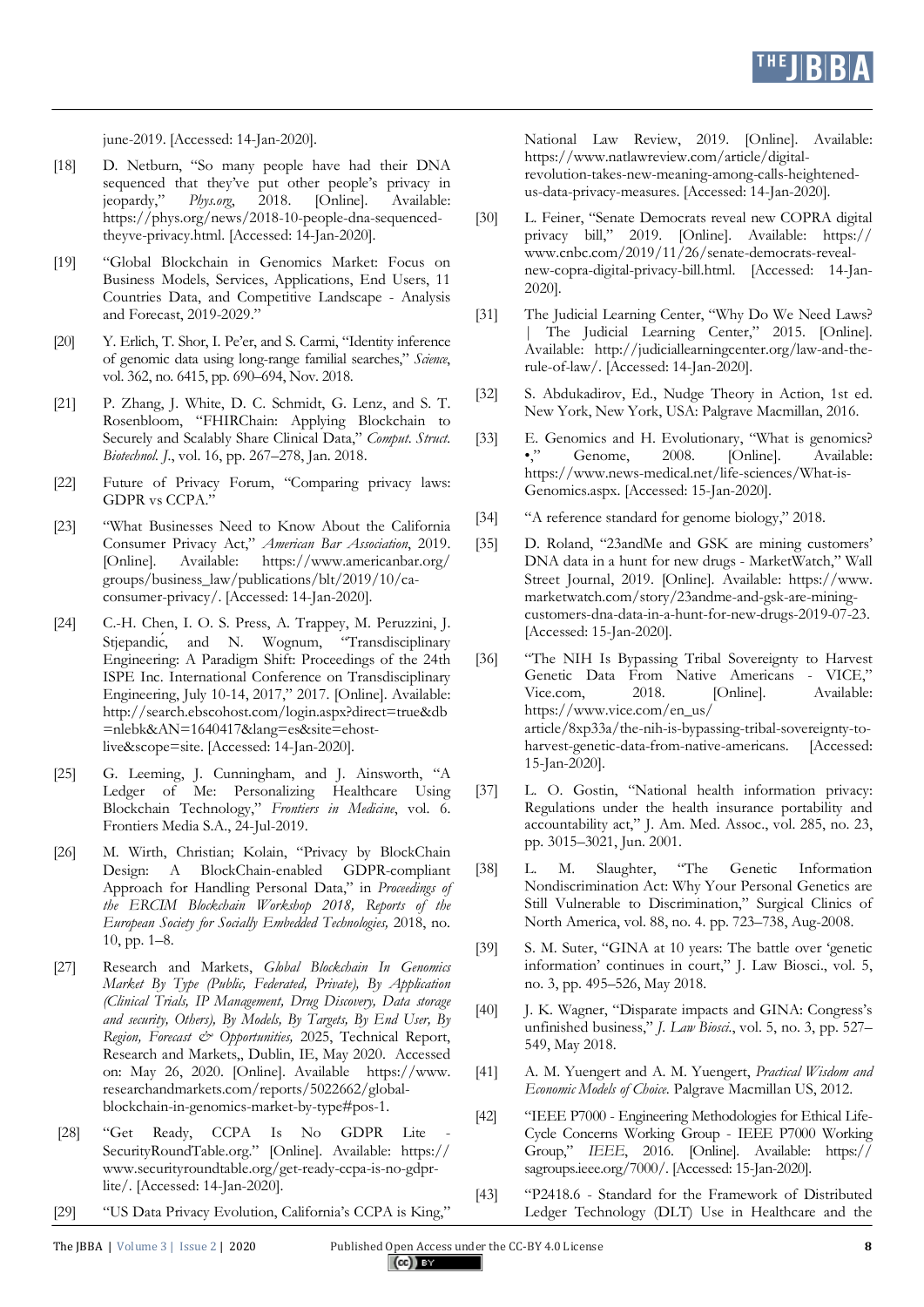

Life and Social Sciences," *IEEE*. [Online]. Available: https://standards.ieee.org/project/2418\_6.html. [Accessed: 15-Jan-2020].

- [44] E. W. Clayton, B. J. Evans, J. W. Hazel, and M. A. Rothstein, "The law of genetic privacy: Applications, implications, and limitations," *J. Law Biosci.*, vol. 6, no. 1, pp. 1–36, 2019.
- [45] A. Rosic, "What is Blockchain Technology? A Step-by-Step Guide for Beginners," *Journal of Chemical Information and Modeling*, 2013. [Online]. Available: https:// blockgeeks.com/guides/what-is-blockchain-technology/. [Accessed: 14-Jan-2020].
- [46] H. Shaw, "A Cryptographic System Based upon the Principles of Gene Expression," *Cryptography*, vol. 1, no. 3, p. 21, 2017.
- [47] "IPFS Cluster Pinset orchestration for IPFS." [Online]. Available: https://cluster.ipfs.io/. [Accessed: 14-Jan-2020].
- [48] V. Patel, "A framework for secure and decentralized sharing of medical imaging data via blockchain consensus," *Health Informatics J.*, vol. 25, no. 4, pp. 1398– 1411, Dec. 2019.
- [49] A. S. Bajaj, *Blockchain and Decentralized Applications.pdf*, Volume 1. Kharkiv, Ukraine: Distributer Lab, 2018.
- [50] R. Ribitzky, U. Broedl, C. McFarlane, and K. A. Clauson, "Data Sharing? The Case for Blockchain at the Global Convergence of Healthcare, Life sciences, and Consumer Markets," *Blockchain Healthc. Today*, vol. 0, no. 0, Nov. 2018.
- [51] T. M. Fernández-Caramés and P. Fraga-Lamas, "A Review on the Application of Blockchain for the Next Generation of Cybersecure Industry 4.0 Smart Factories," *IEEE Access*, 2018.
- [52] V. Nair, "What Will The Fourth Generation of Blockchain Look Like?," *Hakernoon*, 2019. [Online]. Available: https://hackernoon.com/what-will-the-fourthgeneration-of-blockchain-look-like-daa5a4e90c59. [Accessed: 14-Jan-2020].
- [53] "Blockchain Use Cases in 2020: Real World Industry Applications," *Consensys.com*, 2020. [Online]. Available: https://consensys.net/blockchain-use-cases/. [Accessed: 14-Jan-2020].
- [54] Deloitte, "Deloitte's 2019 global blockchain survey," 2019.
- [55] I. Barclay, A. D. Preece, I. Taylor, and D. Verma, "A conceptual architecture for contractual data sharing in a decentralised environment," in *Artificial Intelligence and Machine Learning for Multi-Domain Operations Applications*, 2019, p. 15.
- [56] O. Choudhury *et al.*, "Enforcing Human Subject Regulations using Blockchain and Smart Contracts," *Blockchain Healthc. Today*, Mar. 2018.
- [57] H. D. Zubaydi, Y. W. Chong, K. Ko, S. M. Hanshi, and S. Karuppayah, "A review on the role of blockchain technology in the healthcare domain," *Electron.*, vol. 8, no.

6, pp. 1–29, 2019.

- [58] M. D. Sorani *et al.*, "Genetic Data Sharing and Privacy," *Neuroinformatics*, vol. 13, no. 1, pp. 1–6, Jan. 2014.
- [59] X. L. Jin, M. Zhang, Z. Zhou, and X. Yu, "Application of blockchain platform to manage and secure personal genomic data: A case study of lifecode.AI in China," *J. Med. Internet Res.*, vol. 21, no. 9, 2019.
- [60] R. M. Hendricks-Sturrup and C. Y. Lu, "Direct-toconsumer genetic testing data privacy: Key concerns and recommendations based on consumer perspectives," *J. Pers. Med.*, vol. 9, no. 2, 2019.
- [61] T. K. Mackey *et al.*, "'Fit-for-purpose?' Challenges and opportunities for applications of blockchain technology in the future of healthcare," *BMC Med.*, vol. 17, no. 1, 2019.
- [62] D. Grishin *et al.*, "Accelerating Genomic Data Generation and Facilitating Genomic Data Access Using Decentralization, Privacy-Preserving Technologies and Equitable Compensation," *Blockchain Healthc. Today*, vol. 1, pp. 1–23, 2018.
- [63] T. Nugent, D. Upton, and M. Cimpoesu, "Improving data transparency in clinical trials using blockchain smart contracts," *F1000Research*, vol. 5, 2016.
- [64] A. M. Ileri, H. I. Ozercan, A. Gundogdu, A. K. Senol, M. Y. Ozkaya, and C. Alkan, "Coinami: A Cryptocurrency with DNA Sequence Alignment as Proof-of-work," Feb. 2016.
- [65] M. Jones, M. Johnson, M. Shervey, J. T. Dudley, and N. Zimmerman, "Privacy-preserving methods for feature engineering using blockchain: Review, evaluation, and proof-of-concept," *J. Med. Internet Res.*, vol. 21, no. 8, p. e13600, Aug. 2019.
- [66] E. Ahmed and M. Shabani, "DNA Data Marketplace: An Analysis of the Ethical Concerns Regarding the Participation of the Individuals," *Front. Genet.*, vol. 10, no. November, pp. 1–6, 2019.
- [67] R. J. Cadigan, E. Juengst, A. Davis, and G. Henderson, "Underutilization of specimens in biobanks: an ethical as well as a practical concern?," *Genet. Med.*, vol. 16, no. 10, pp. 738–740, Oct. 2014.
- [68] J. J. Roberts and N. Rapp, "Lost Bitcoins: 4 Million Bitcoins Gone Forever Study Says | Fortune," *Fortune*, 2017. [Online]. Available: http://fortune.com/2017/ 11/25/lost-bitcoins/. [Accessed: 16-Apr-2020].
- [69] "Squarelink Rolls Out Non-Custodial Private Key Recovery for New Wave of DApps | Business Wire," *Business Wire*, 2020. [Online]. Available: https:// www.businesswire.com/news/home/20191202005335/e n/Squarelink-Rolls-Non-Custodial-Private-Key-Recovery-New. [Accessed: 16-Apr-2020].
- [70] R. U. I. Guo, H. Shi, Q. Zhao, and D. Zheng, "Special Section on Research Challenges and Opportunities in Security and in Electronic Health Records SystemsSecure Attribute-Based Signature Scheme With Multiple Authorities for Blockchain," *IEEE Access*, vol. 6, 2018.

[71] D. Nuñez, I. Agudo, and J. Lopez, "Proxy Re-

The [BBA | Volume 3 | Issue 2 | 2020 Published Open Access under the CC-BY 4.0 License